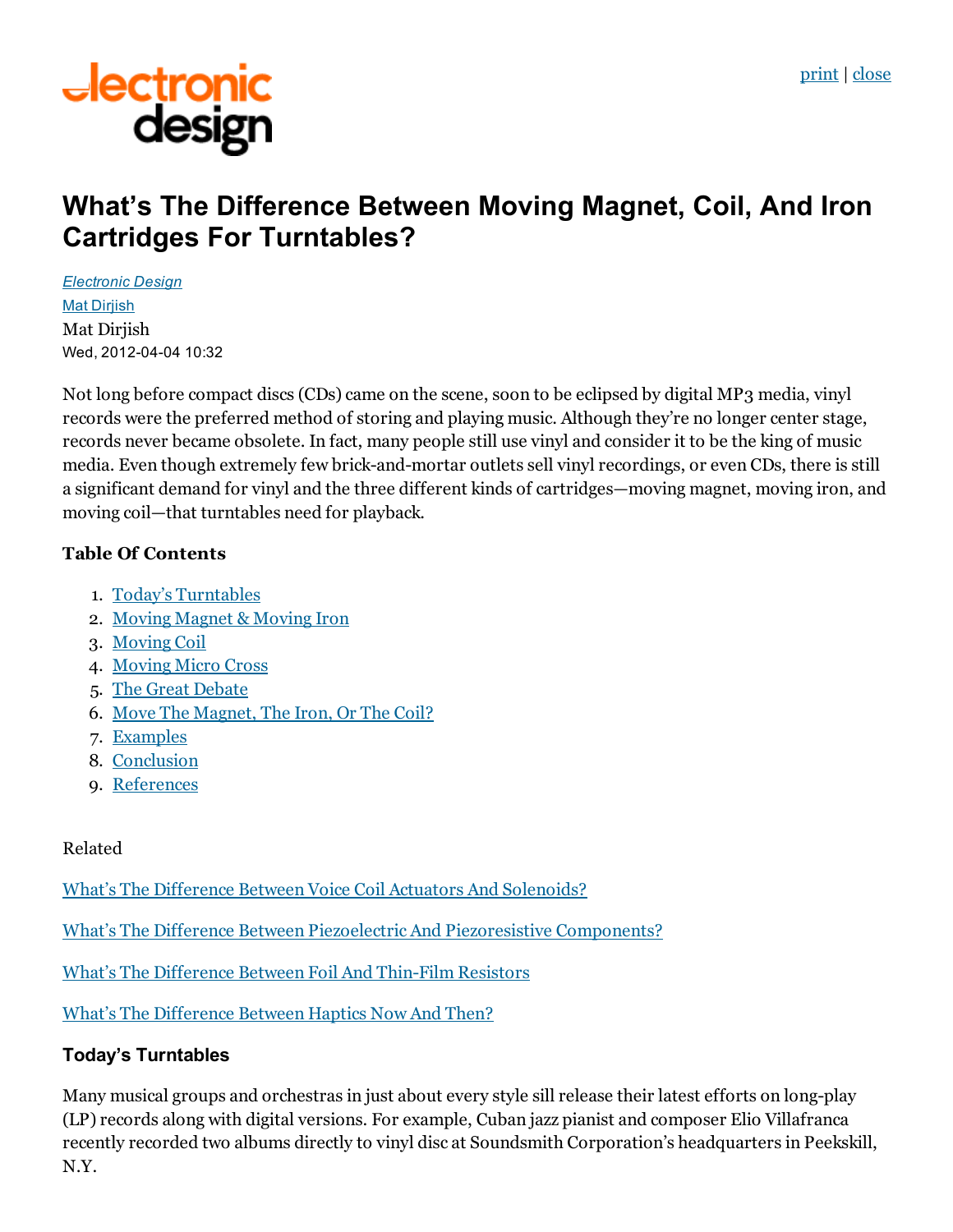Most musical artists still refer to their studio offerings as "records." And whether it comprises hardcore audiophiles, curious soon-to-be audiophiles, or just folks trying to preserve their large vinyl collections, there is a definite market for these analog discs and their playback electronics.

To play back a vinyl disc, you'll need a turntable. Some people believe turntables are obsolete, while many others have never even heard of them. Still, numerous companies and individuals design and build unique turntables, some of which are true works of engineering art.

For example, the Continuum Caliburn relies on a magnetically levitated magnesium platter suspended in a vacuum to thwart vibrations [\(Fig.](http://electronicdesign.com/content/content/73698/73698-fig1.jpg) 1). Depending on the options, the Caliburn has a starting price of \$90,000 and can cost up to \$112,000. The tonearm, which holds the phono cartridge with stylus, sells separately and costs \$12,000.



1. The Continuum Caliburn turntable exploits a magnetically levitated magnesium platter suspended in a vacuum to keep external vibrations at bay.

If you want to go up a notch, try the Clearaudio Statement turntable with real-time speed control for \$125,000 [\(Fig.](http://electronicdesign.com/content/content/73698/73698-fig2.jpg) 2). Adding new impetus to the term "heavy metal," the component is made primarily of wood and aluminum, weighs 770 lb, and employs a magnetically driven sub-platter to eliminate contact with the main platter. Rounding out the package are a microprocessor-controlled motor drive unit and a 176-lb pendulum that keeps the platters level.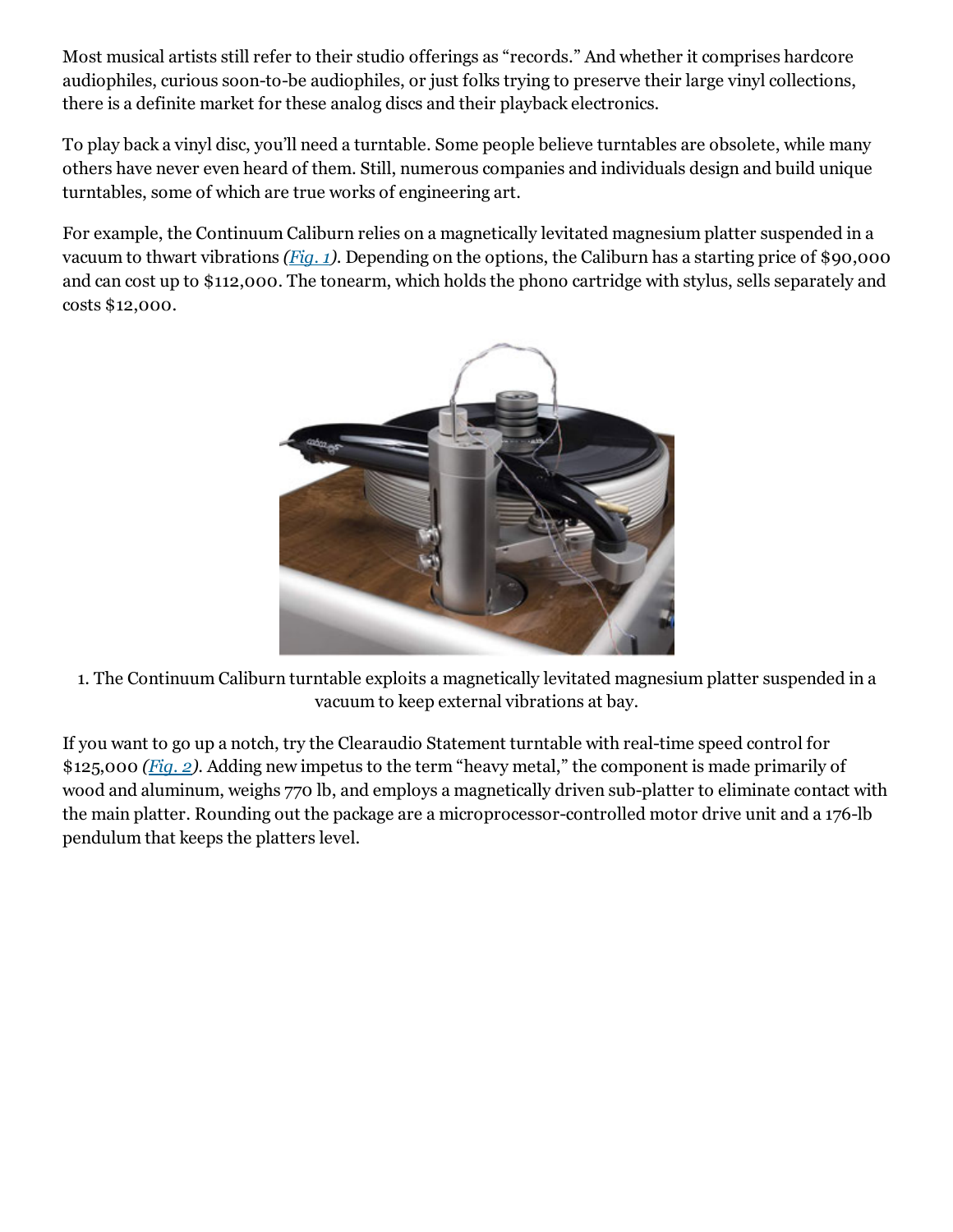

2. Mostly made up of wood and aluminum, the Clearaudio Statement turntable weighs 770 lb, features a microprocessor-controlled motor drive unit, and makes ample use of a 176-lb. pendulum to keep its platters level.

Do you need something a bit different, or perhaps more unique? Basis' Work of Art isolates the turntable from the listening environment using a mass-spring-dampener suspension system  $(Fia. 3)$ . Price starts at \$150,000.



3. A unique mechanical design, the Basis Work of Art uses a mass-spring-dampener suspension system to isolate the turntable from its surroundings.

If you still think turntables are past tense, try the Goldmund Reference II, which takes over for the 25-year-old Goldmund Reference I [\(Fig.](http://electronicdesign.com/content/content/73698/73698-fig4.jpg) 4). This museum-worthy feat of engineering showcases a level calibration to less than 1/100 of a millimeter. It enlists three Teflon tubes to damp wire vibration and a digital processor that provides Recording Industry Association of America (RIAA) correction. With a price tag of \$300,000, the Goldmund Reference II is the world's most expensive turntable, which is the likely reason Golmund produces only five units per year.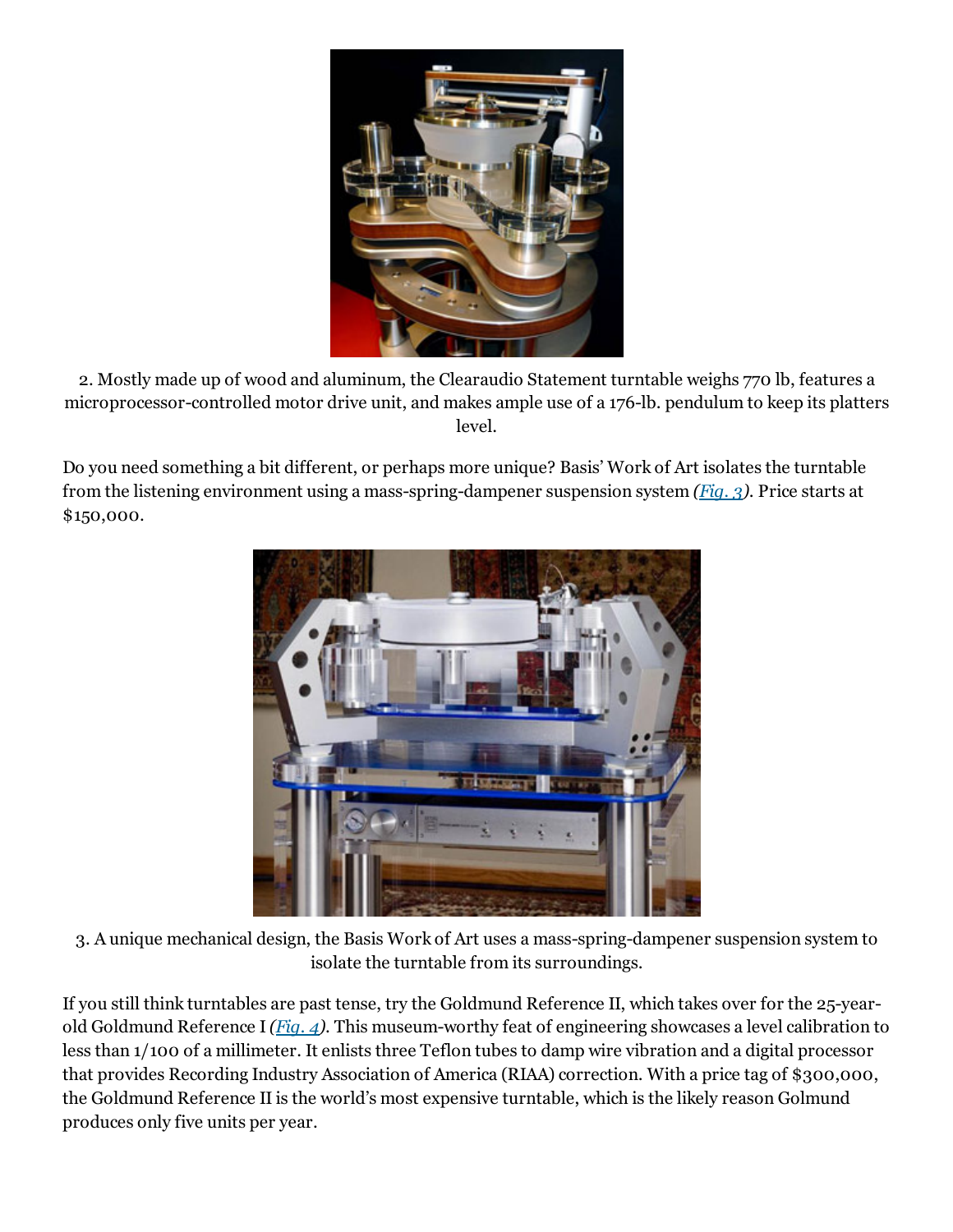

4. Replacing the 25-year-old Goldmund Reference I, the Goldmund Reference II adds three Teflon tubes to damp wire vibration and a digital processor for RIAA correction. At a cost of \$300,000, it may be the world's most expensive turntable.

Regardless of the price or the design<sup>3</sup>/4 simple, complex, esoteric, and/or eccentric<sup>3</sup>/4 all turntables require a phono cartridge to play back the vinyl. The cartridge, which houses a variety of components (coils, cantilever, precious metals and stones, magnets, etc.), is the main interface between the vinyl recording and the amplifier. Believe it or not, these tiny components are often handmade and are probably the source of more heated debate than any other component in an audio system.

Eliminating extreme and proprietary components, there are three types of phono cartridges in popular use: moving magnet, moving iron, and moving coil. Each is slightly different in design, but widely different in "perceived" sonic qualities. Essentially, their designs are objective and their performance is subjective.

#### Moving Magnet & Moving Iron

In a stereo moving-magnet cartridge (MMC), a miniscule permanent magnet rests on the end of the stylus cantilever suspended between two coils—one for the left and one for the right audio channels [\(Fig.](http://electronicdesign.com/content/content/73698/73698-fig5.gif) 5). As the name suggests, the magnet moves (vibrates) between the two coils and, in so doing, induces a small current in them. Since the magnet is extremely small it weighs very little, requiring a lower downward (tracking) force to accurately travel the record grooves.



5. The stereo moving-magnet cartridge design places a tiny permanent magnet on the end of the stylus cantilever, where it is suspended between two coils.

The only marked difference between an MMC and a moving-iron cartridge (MIC) is a tiny piece of iron or other light, ferrous alloy that replaces the magnet on the end of the cantilever  $(Fiq, 6)$ . In this case, the iron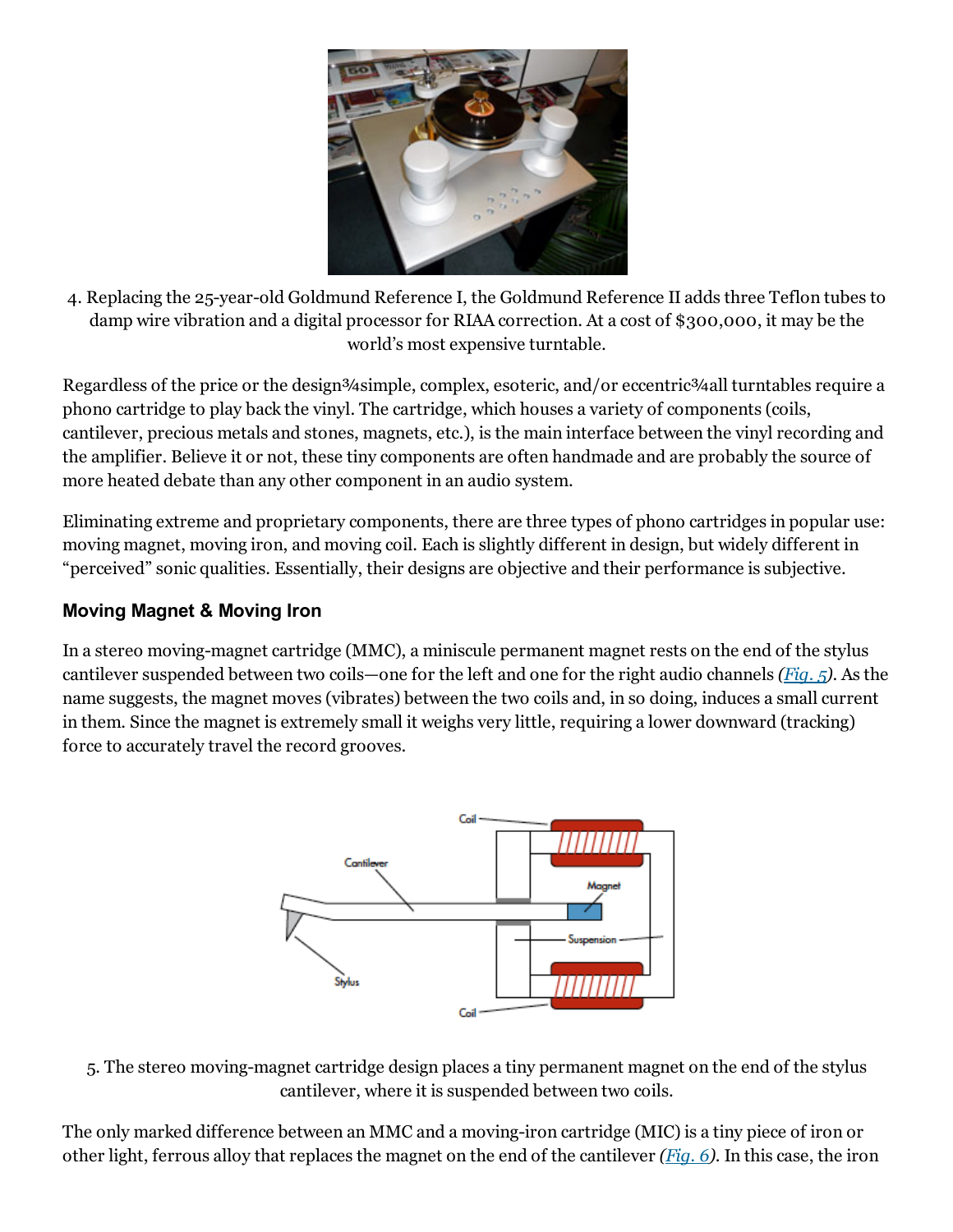is lighter than the magnet, further reducing tracking force while boosting tracking accuracy.



6. Moving-iron cartridges are pretty much the same as moving-magnet types except that a piece of iron or other similar material sits on the cantilever.

#### Moving Coil

A moving-coil cartridge (MCC) uses an inverted moving magnet design  $(Fia. z)$ . The coils attach to the stylus cantilever, and the permanent magnet resides near the coils. Since space is beyond extremely limited, the coils are tiny, using extremely fine wire. This limitation on coil size results in an extremely low output, i.e., in the microvolt range.



7. A moving-coil cartridge basically reverses the moving-magnet design by attaching the coils to the stylus cantilever while the permanent magnet is positioned in close proximity to the coils.

With an output of around 100  $\mu$ V to 300  $\mu$ V, MCCs are very susceptible to noise and hum. In addition to an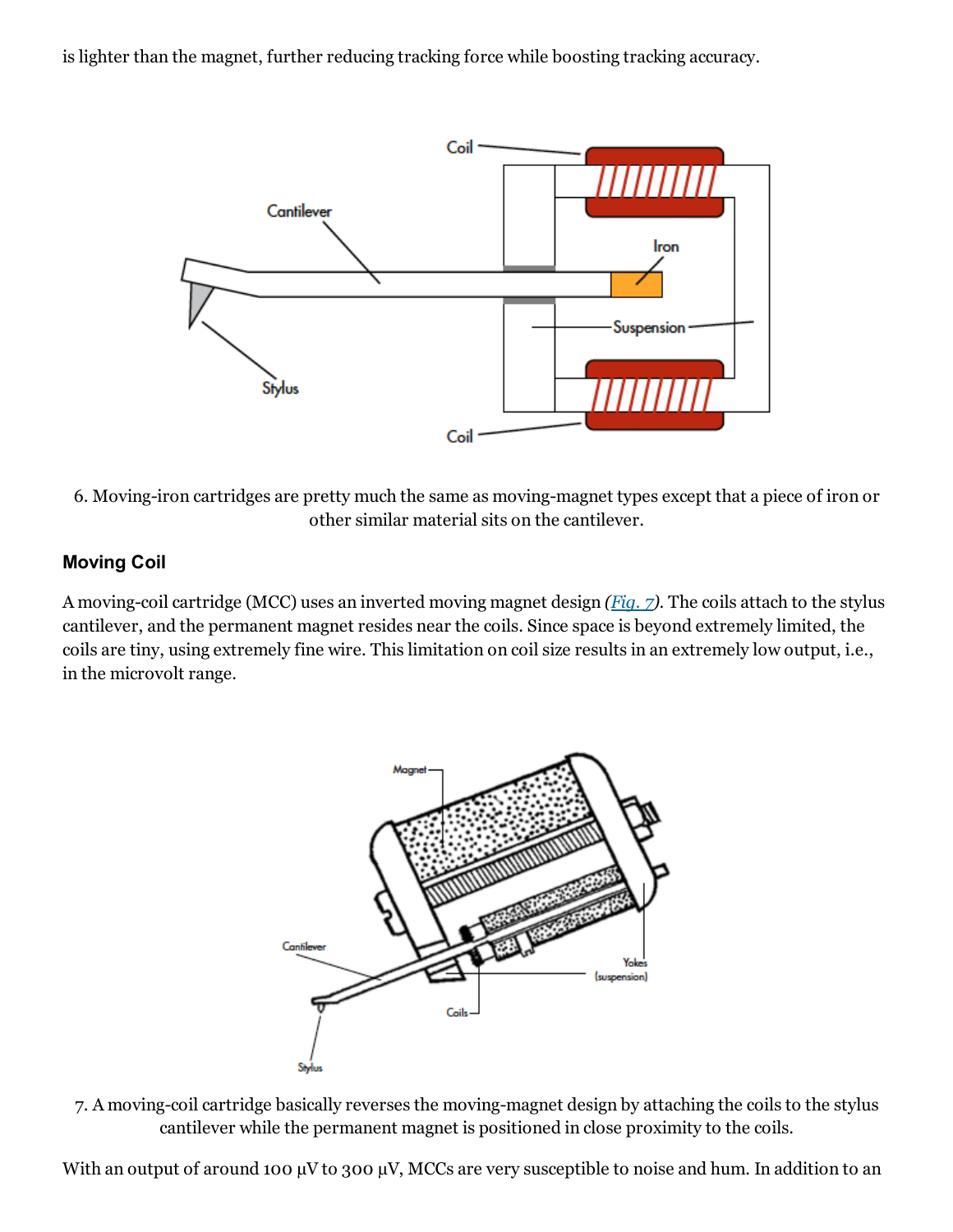RIAA preamp, these cartridges require an additional amplifier stage or step-up transformer prior to the RIAA frequency-compensating preamp. There are, however, high-output MCCs on the market capable of delivering output levels comparable to MMCs.

# Moving Micro Cross

A somewhat proprietary design patented by Bang & Olufsen and not a general consideration, the moving micro-cross cartridge is a spinoff of the moving-magnet/iron topology. During playback, a miniature metal cross ungulates between stationary coils and magnets in sympathy with the stylus. According to its inventor, the moving micro cross eliminates many magnet and coil mass concerns and exhibits far better channel separation because left and right channel motion occurs on separate axes.

# The Great Debated

There is still a rather large market for phono cartridges that is both profitable and viable in terms of future developments. This market is truly passion-driven by knowledgeable and opinionated audiophiles, the curious novitiates who are venturing into the dark worlds of analog audio for the first time, and those who are both maintaining and expanding their investment in vinyl recordings.

Once audio aficionados and budding audiophiles have settled on a turntable, they have the daunting task of choosing the phono cartridge. Now this task is daunting only because of the abundance of choices and circulating opinions.

# Move The Magnet, The Iron, Or The Coil?

Aside from their differing design concepts, MMCs, MCCs, and MICs each have their pros and cons. If one views them objectively, then it should be fairly easy to make a subjective purchase—maybe. But there is a bottom line, which we can save for last.

Any one of the three cartridge types does a fine job if it's well designed and constructed, which is usually the case even in lower priced, entrylevel components. They only require three things for competent electromechanical performance, i.e., performance up to their measured specs.

First, the cartridge needs a comparable turntable/tonearm. In other words, don't slap a \$40 cartridge on a \$4000 turntable or vice versa. Second, the cartridge requires competent installation and alignment to manufacturer spec. Third, the cartridge requires a quality-comparable RIAA-compensated preamp, whether it's in a receiver, integrated amp, or dedicated preamplifier/controller.

MMCs are generally simpler and less expensive to use than MCC designs. Electronically, they only need the phono preamp. Yet, as previously stated, the magnet placed on the cantilever exerts a bit more tracking pressure on the vinyl recording, which some users believe influences the playback's sonic quality and incurs a bit more wear on the vinyl.

MICs resolve the tracking pressure issue somewhat because iron is lighter than the magnet. This also sets up debates about the quality of playback. Some listeners claim the moving iron is sonically superior to the moving magnet, while others claim the reverse or hear no difference at all.

Stated earlier, MCCs require a front-end amplifier prior to the RIAA preamp. This front-end amp is flat, not frequency compensated. This adds another layer of cost and a layer of installation complexity. But with cost and complexity come fruits. The moving-coil design requires less downward tracking force than either the moving-magnet or moving-iron components.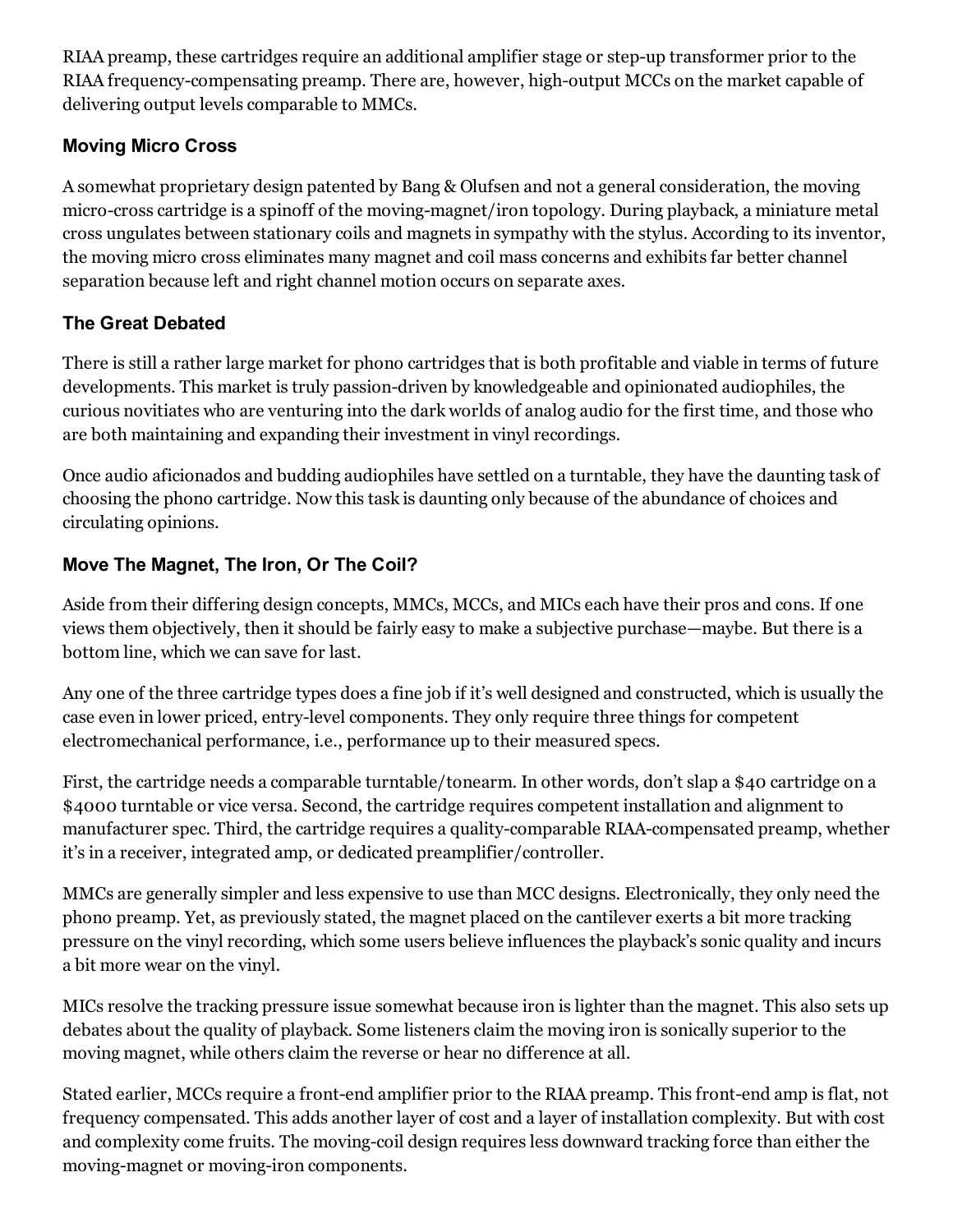Perhaps because of the well-known pressure differential, a larger number of audiophiles seems to agree that the moving-coil approach is sonically the best. Getting them to agree on which moving coil is best is another story, which is a good thing in the grand scheme of market health.

# Examples

For what some consider passé technology, there's an awful lot going on in the world of two-channel analog audio, particularly in the turntable/vinyl arena. There is certainly no shortage of phono cartridge offerings from companies such as Soundsmith, Ortofon, ADC, and Grado. And if you have any doubt about the market's viability, check out some of the price tags.

Dynavector's DRT XV-1t is a low-output MCC with multiple alnico column magnets and flux damper ([Fig.](http://electronicdesign.com/content/content/73698/73698-fig8.jpg) 8). It specifies a frequency response of 20 Hz to 20 kHz at 1 dB, and its output voltage is 0.35 mV at 1 kHz, 5 cm/s. Other specs include a channel separation of 30 dB at 1 kHz, a channel balance of 1 dB at 1 kHz, an impedance of 24 Ω, a recommended load resistance greater than 80 Ω, and a tracking force of 1.8g to 2.2g. The component's cantilever measures 6 mm long and 0.3 mm in diameter. Price is approximately \$9250.



8. One of the more technical-looking cartridges as well as one of the most expensive, Dynavector's DRT XV-1t moving-coil cartridge employs multiple alnico column magnets and integrates a flux damper.

Grado's Statement Reference1 fixed-coil MMC cartridge sports a handcrafted mahogany body [\(Fig.](http://electronicdesign.com/content/content/73698/73698-fig9.jpg) 9). Weighing 6.5 g, it specifies a frequency response of 10 Hz to 60 kHz, a channel separation of 40 dB at 1 kHz, an input load of 47 kΩ, an output of 0.5 mV at 1 kHz 5 cm/s, an inductance of 45 mH, and a resistance of 475  $\Omega$ . Recommended tracking force is 1.5g. Compared to the \$9250 Dynavector DRT XV-1t, the Reference1 costs a mere \$1500.



9. Grado's Statement Reference1 moving-magnet cartridge sports a handcrafted mahogany body and weighs 6.5 g.

Soundsmith's Sussurro MIC exhibits an ultra-low effective moving mass and employs a single crystal ruby cantilever with a nude contact line diamond stylus ([Fig.](http://electronicdesign.com/content/content/73698/73698-fig10.jpg) 10). Recommended tracking force ranges from 1.8g to 2.2g. Specs include a frequency response from 20 Hz to 20 kHz ±1 dB, a channel separation greater than 34 dB, a compliance of 10 µm/mN, an output of 0.3 mV, and a load resistance of greater than or equal to